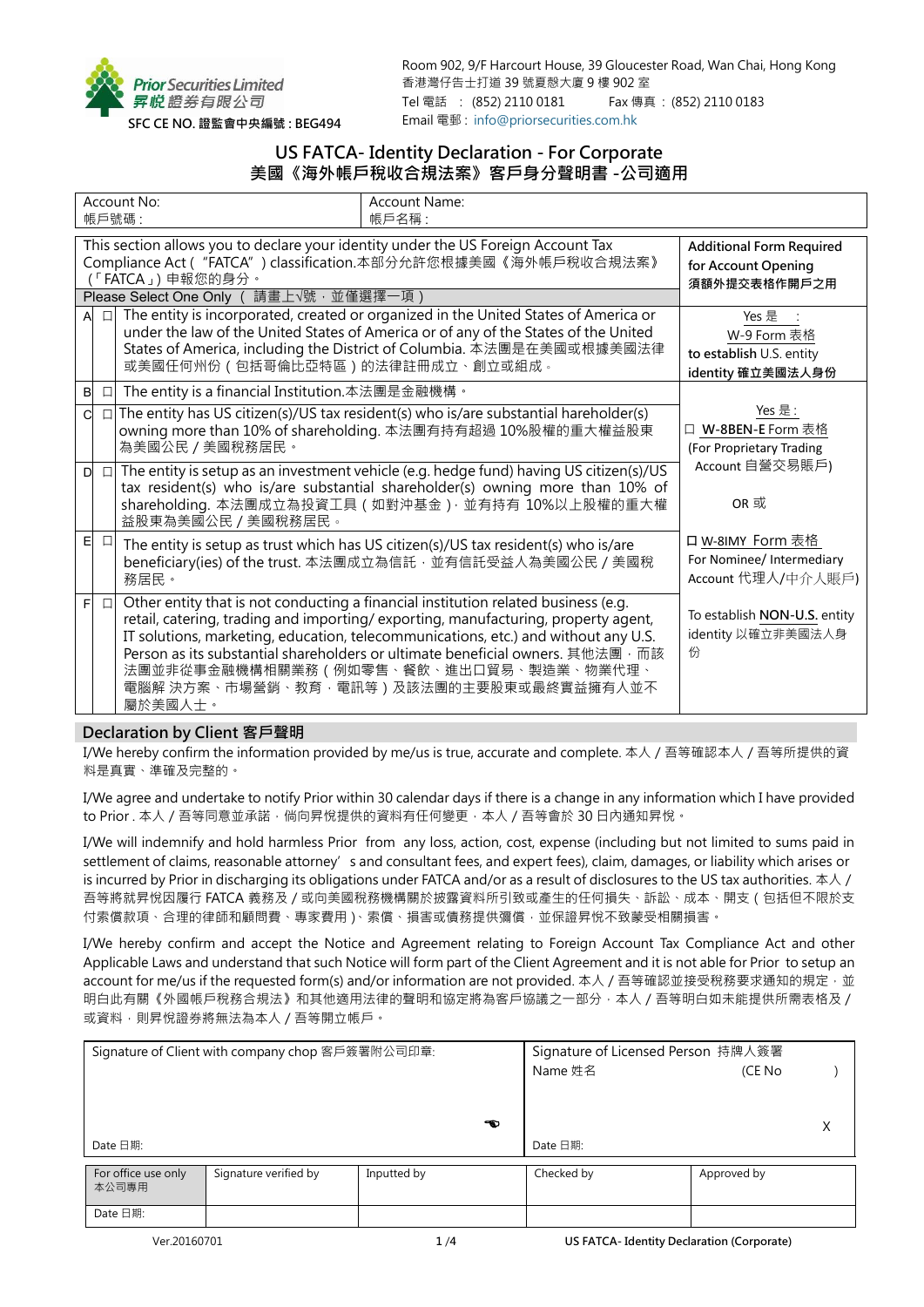## **Notice and Agreement relating Foreign Account Tax Compliance Act ("FATCA") and other Applicable Law 有關《外國帳戶稅務合規法》(「FATCA」) 和其他適用法律的聲明和協定**

## **Acknowledgement regarding compliance with Foreign Account Tax Compliance Act ("FATCA") and other Applicable Laws 客戶確認符合《外國帳戶稅務合規法》(「FATCA」) 和其他適用法律。**

You acknowledge that Prior Securities Limited ("Prior") may be obliged to comply with, observe or fulfill the requirements of the laws regulations, orders, guidelines, codes, and requirement including the applicable requirements under FATCA of or agreements with any legal, regulatory, governmental, tax, law enforcement or other authorities, or self-regulatory or industry bodies or associations of financial service providers within or outside Hong Kong, including without limitation, the Internal Revenue Service of the United States of America (the "Authorities" and each an "Authority") in various jurisdictions as promulgated and amended from time to time (the "Applicable Requirements"). In this connection, you agree that Prior Securities may disclose your particulars to any Authority, or withhold payments otherwise payable to you, in ease case in circumstances as specified in this form, for the purpose of ensuring our compliance or adherence with the applicable requirements.

閣下承認昇悅證券有限公司(「昇悅」)須遵從、遵守或履行法律、法規、命令、指引、守則和包括 FATCA 適用規定的 要求、或任何法 律、監管、政府、稅務、執法或其他機構,或全融服務供應商的自律監管或行業組織或協會的要求, 包括但不限於美國的稅務局(以 下簡稱「監管機構」)在不同的司法管轄區(以下簡稱「適用規定」)不時頒布及修訂 的協定。在這方面,閣下同意我們可以根據本表 格列明的每種情況,向任何監管機構透露 閣下的個人資料或扣留任 何支付給 閣下的款項,以確保我們遵從適用規定。

In this Notice and Agreement "Compliance Requirements" refer to obligations imposed on Prior Securities under or pursuant to

- a) any laws binding or applying to it within or outside Hong Kong existing currently and in the future;
- b) any guidelines or codes given or issued by any legal, regulatory, governmental, tax, law enforcement or other authorities, or self-regulatory or industry bodies or associations of financial service providers within or outside Hong Kong existing currently and in the future; and
- c) any present or future contractual or other commitments with local or foreign legal, regulatory, governmental, tax, law enforcement or other authorities, or self-regulatory or industry bodies or associations of financial service providers that are assumed by or imposed on the Prior Securities by reason of its financial, commercial, business or other interests or activities in or related to the jurisdiction of the relevant local or foreign legal, regulatory, governmental, tax, law enforcement or other authorities, or self-regulatory or industry bodies or associations.

在本聲明和協定中,「合規要求」指根據下列各項對昇悅施加的義務:

- a) 不論於香港境內或境外及不論目前或將來存在的對其具法律約束力或適用的任何法律;
- b) 不論於香港境內或境外及不論目前或將來存在的任何法律、監管、政府、稅務、執法或其他機關,或全融服務 供應商的自律監管 或行業組織或協會作出或發出的任何指引或守則;
- c) 昇悅因其位於或跟相關本地或外地法律、監管、政府、稅務、執法或其他機關,或全融服務供應商的自律監管 或行業組織或協會承擔或被彼等施加的任何目前或將來的合約或其他承諾

## **1. Disclosure of Information 資料披露**

You consent to and authorize Prior, its staff and any other person who by reason of their scope of work or capacity or office have access to Prior's records, registers or any correspondences or materials with regard to Your personal and account information ("Personal Information") to disclose any of the Personal Information, where such disclosure is required under any applicable Compliance Requirements, to:

- a) any of the Prior's branches, holding company, representative offices, subsidiaries and affiliates, wherever situated and which may be within or outside of Hong Kong; and
- b) any local or foreign legal, regulatory, governmental, tax, law enforcement or other authorities, or self-regulatory or industry bodies or associations of financial service providers, including but not limited to any settlement and clearing agencies, all of which may be within or outside Hong Kong and may be existing currently and in the future.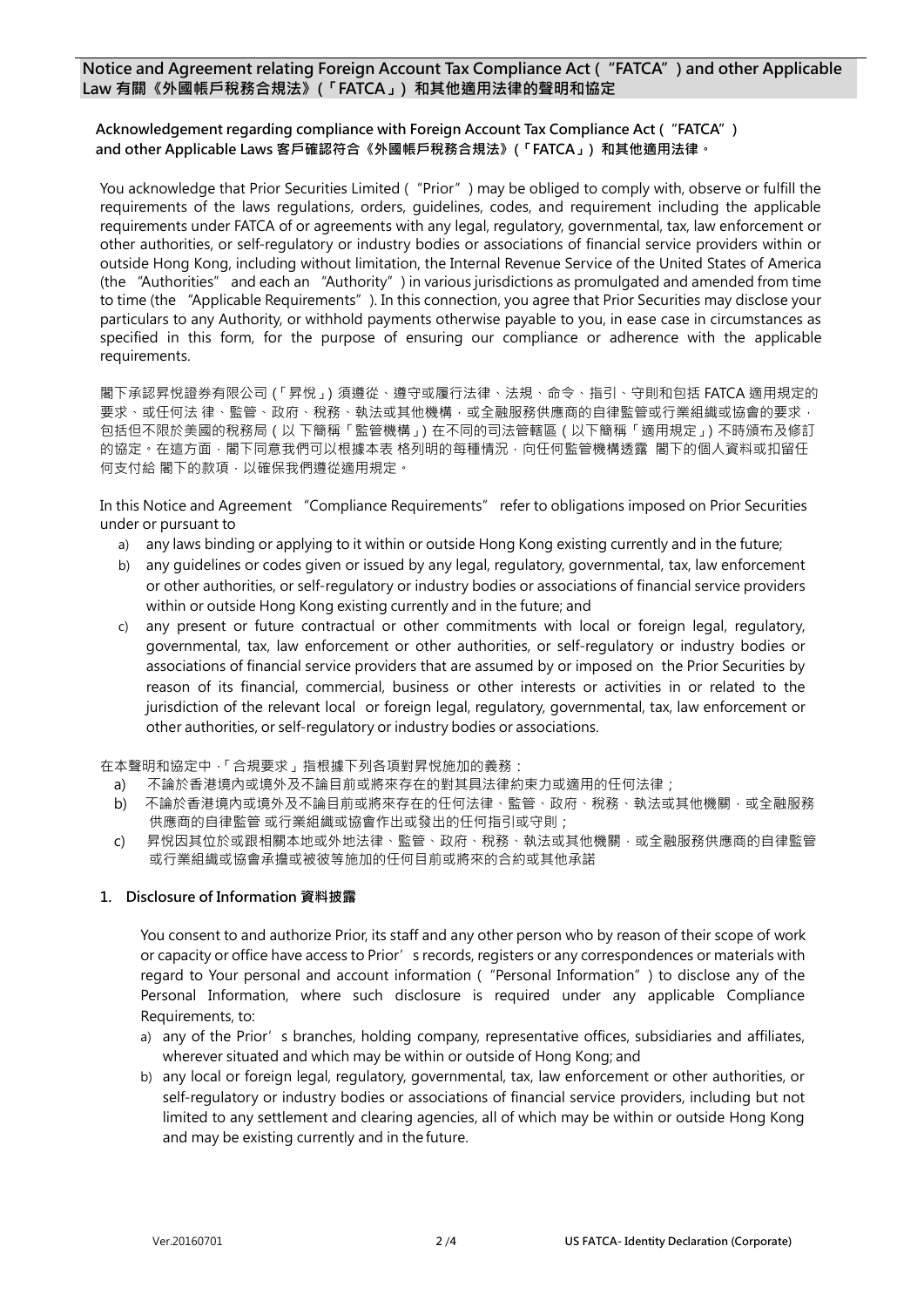You undertake and agree to obtain this consent and authorization from any person associated with You, including Your legal and equitable owners and payment recipients, in respect of which the disclosures may be required under any Compliance Requirements.

閣下同意並接受昇悅、其職員及任何其他因工作、職責或職權範圍而可接觸到昇悅內有關 閣下個人及帳戶資料的 記錄、登記冊或任何通訊或材料 (「個人資料」) 的人士,根據任何適用的合規要求,向以下機構披露任何該等個 人資料:

- a) 昇悅任何分行、控股公司、代表辦事處、附屬公司或聯屬機構,不論是位於何處及在香港境內或境外;及
- b) 任何本地或外地的法律、監管、政府、稅務、執法或其他機構、或金融服務供應商的自律監管或行業組 織或協會 · 包括但不 限於不論目前或將來存在的任何結算及交收機構 ·

閣下承諾及同意‧就按照任合規要求所須作出的披露﹐向閣下任何相聯者(包括閣下法律及衡平法上的擁有人 和付款的收款人) 索取此項同意及授權。

### **2 Cooperation with Enquiries 就查詢予以合作**

 You will cooperate fully in respect of any enquiries that Prior may make for the purpose of compliance with any Compliance Requirements, including promptly providing all relevant information, details and/or documents as may be necessary to enable Prior to comply with the same.

 閣下將對昇悅為遵守任何合規要求而作出的任何查詢予以充分合作,包括盡速提供所有必需的相關資料、詳情及 /或文件,以便昇悅遵從該等要求。

### **3 Notification on Change in Circumstances 情況變更通知**

You will promptly notify Prior in writing of any changes in:

- a) Your particular(s), circumstance(s), status, including any changes in citizenship, residence, tax residency, address(es) on record, telephone or facsimile number or email address; and
- b) (where applicable) Your constitution, shareholders, partners, directors or company secretary, or the nature of Your business

閣下將盡速以書面通知昇悅下述任何變更:

- a) 閣下的資料、狀況、身分,包括任何有關公民身分、居所、稅務上的常駐國家、記錄上的地址、電話、傳真 號碼或電郵地址的變更;及
- b) ( 如適用) 閣下的組織章程、股東、合夥人、董事或公司秘書、或閣下業務的性質。

## **4 Withholding Payments 預扣付款**

 Any sum that may be payable by Prior to You shall be subject to all applicable laws and regulations, including Compliance Requirements and rules prescribed by the relevant settlement and clearing agencies, any withholding tax requirements, foreign exchange restrictions or control. You agree and acknowledge that pursuant to the foregoing, Prior may, without notice or liability to You, perform, or cause to be performed, withholding of any monies payable to You, deposit any such monies into a sundry or other account and/or retain such monies pending determination of the applicability of such withholding tax requirements, foreign exchange restrictions or control. Prior Securities shall not be liable for any losses that may be incurred by reason of such withholding, retention or deposit.

昇悅應向 閣下支付的任何款項須受所有適用法律和法規約束,包括合規要求及相關結算交收機構訂明的規則、任 何預扣稅要求、外匯限制或管制。閣下同意及確認,昇悅可依據上文履行或安排履行下述事宜:代扣任何應付予閣 下的款項,將任何該等款項存入雜項或其他戶口及 / 或保留該等款項以待釐定上述預扣稅要求、外匯限制或管制的 適用性,而無需通知閣下或對閣下負上任何責任。對於因上述代扣、保留或存入款項而可能導致的任何損失,昇悅 概不負責。

#### **5 Account Termination 帳戶終止**

You agree that Prior Securities has the right to block transactions, transfer arrangements or terminate all or any of Your accounts or the agreements or arrangements entered into between You and Prior at any time without having to give any reason or notice if You fail to comply with any of the requirements under this Notice.